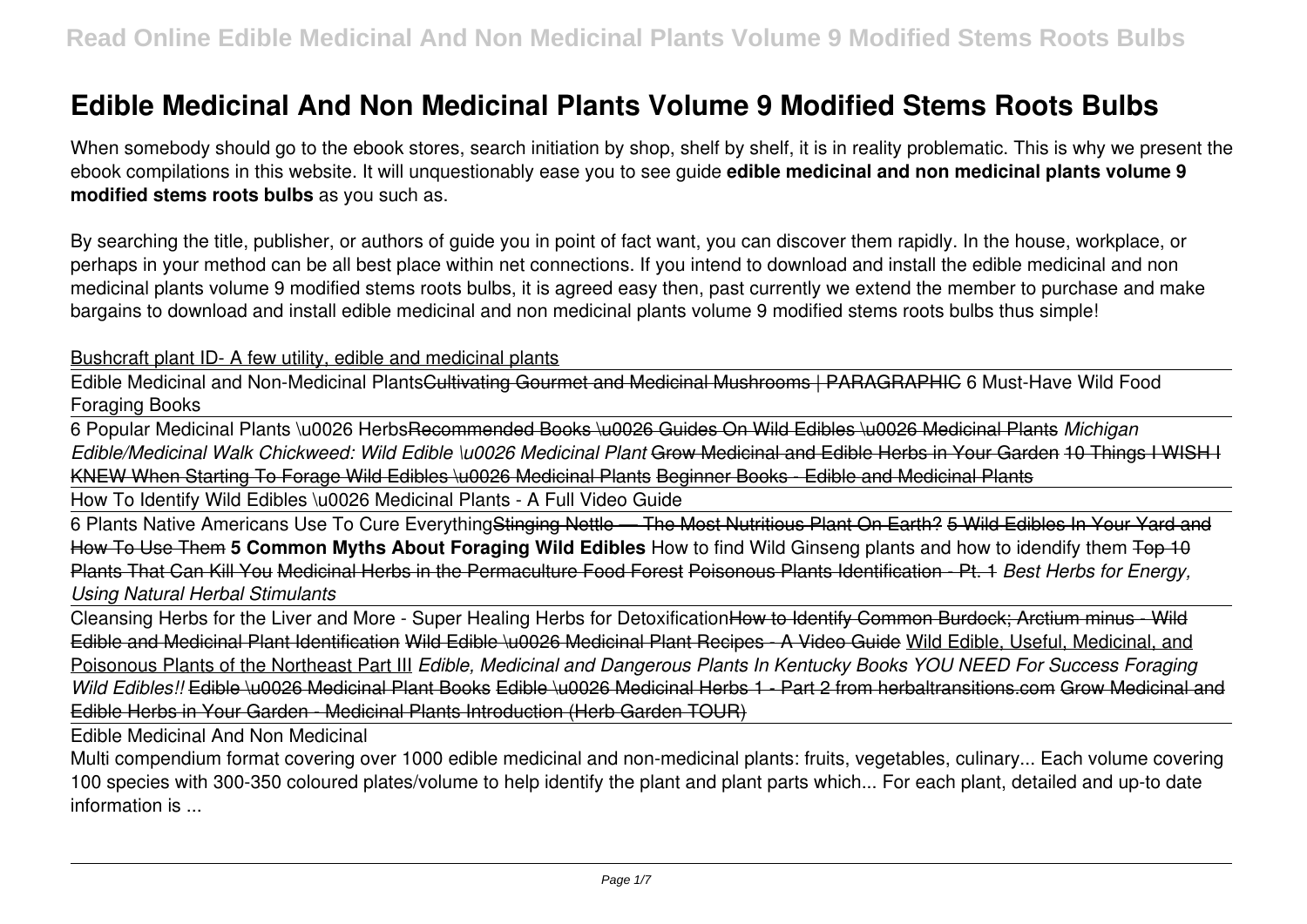Edible Medicinal and Non-Medicinal Plants - Volume 1 ...

Edible Medicinal and Non-medicinal Plants is a comprehensive and scientifically up-to-date work covering more than a thousand species of plants in a multi-compendium format. The aim is to create awareness and interest in the rich and diverse array of such plants. The edible species dealt with in this work include to a larger extent lesser-known, wild and underutilized crops and also common and widely grown crops that are consumed as fruits, vegetables, culinary herbs, pulses, cereals, spices ...

Edible Medicinal and Non-Medicinal Plants | SpringerLink Buy Edible Medicinal And Non Medicinal Plants: Volume 3, Fruits by T. K., Lim (ISBN: 9789402405781) from Amazon's Book Store. Free UK delivery on eligible orders.

Edible Medicinal And Non Medicinal Plants: Volume 3 ...

Edible Medicinal And Non-Medicinal Plants: Volume 7, Flowers. Edible Medicinal And Non-Medicinal Plants. : T. K. Lim. Springer Science & Business Media, Nov 8, 2013 - Science - 1102 pages. 1 Review. This book continues as volume 7 of a multi-compendium on Edible Medicinal and Non-Medicinal Plants. It covers plant species with edible flowers from families Acanthaceae to Facaceae in a tabular form and seventy five selected species from Amaryllidaceae, Apocynaceae, Asclepiadaceae, Asparagaceae, ...

Edible Medicinal And Non-Medicinal Plants: Volume 7 ... Edible Medicinal And Non-Medicinal Plants by T. K. Lim, Jun 12, 2012, Springer edition, paperback

Edible Medicinal And Non-Medicinal Plants (Jun 12, 2012 ...

Introduction. This book continues as volume 2 of a multi-compendium on Edible Medicinal and Non-Medicinal Plants. It covers edible fruits/seeds used fresh, cooked or processed into other food products, or used as vegetables, spices, stimulants, pulses, edible oils and beverages. It encompasses about 100 species from the following families: Clusiaceae, Combretaceae, Cucurbitaceae, Dilleniaceae, Ebenaceae, Euphorbiaceae, Ericaceae and Fabaceae.

Edible Medicinal And Non-Medicinal Plants | SpringerLink

This book continues as volume 6 of a multi-compendium on Edible Medicinal and Non-Medicinal Plants. It covers edible fruits/seeds used fresh, cooked or processed into other by-products, or as vegetables, cereals, spices, stimulant, edible oils and beverages.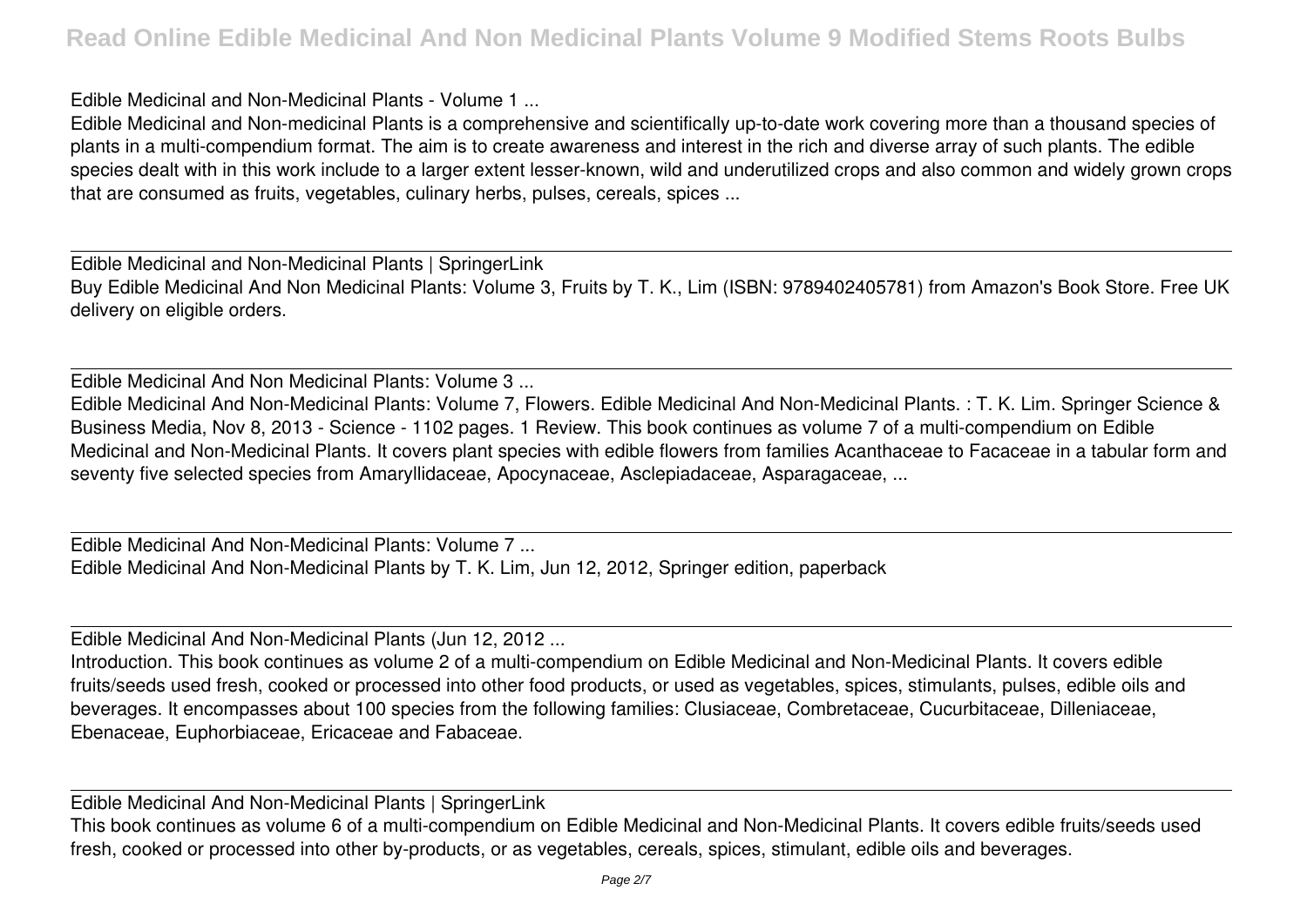[PDF/eBook] Edible Medicinal And Non Medicinal Plants ...

Edible Medicinal and Non-Medicinal Plants. Usually dispatched within 3 to 5 business days. Usually dispatched within 3 to 5 business days. This book covers such plants with edible modified storage subterranean stems (corms, rhizomes, stem tubers) and unmodified subterranean stem stolons, above ground swollen stems and hypocotyls, storage roots (tap root, lateral roots, root tubers), and bulbs, that are eaten as conventional or functional food as vegetables and spices, as herbal teas, and may ...

Edible Medicinal and Non-Medicinal Plants - Volume 12 ...

This book continues as volume 4 of a multi-compendium on Edible Medicinal and Non-Medicinal Plants. It covers edible fruits/seeds used fresh or processed, as vegetables, spices, stimulants, edible...

Edible Medicinal And Non-Medicinal Plants: Volume 4 ...

This book continues as volume 3 of a multi-compendium on Edible Medicinal and Non-Medicinal Plants. It covers edible fruits/seeds used fresh or processed, as vegetables, spices, stimulants, edible...

Edible Medicinal and Non Medicinal Plants: Volume 3, Fruits

This multi-compendium is a comprehensive, illustrated and scientifically up-to-date work covering more than a thousand species of edible medicinal and non-medicinal plants. This work will be of significant interest to scientists, researchers, medical practitioners, pharmacologists, ethnobotanists, horticulturists, food nutritionists, agriculturists, botanists, herbalogists, conservationists ...

Edible Medicinal and Non-Medicinal Plants: Volume 1 ...

This book continues as volume 7 of a multi-compendium on Edible Medicinal and Non-Medicinal Plants. It covers plants with edible flowers whose floral parts including the stalk and flower nectar are eaten as conventional or functional food and may provide a source of food colorant, additive or neutraceuticals.

?Edible Medicinal And Non-Medicinal Plants on Apple Books This book continues as volume 7 of a multi-compendium on Edible Medicinal and Non-Medicinal Plants. It covers plant species with edible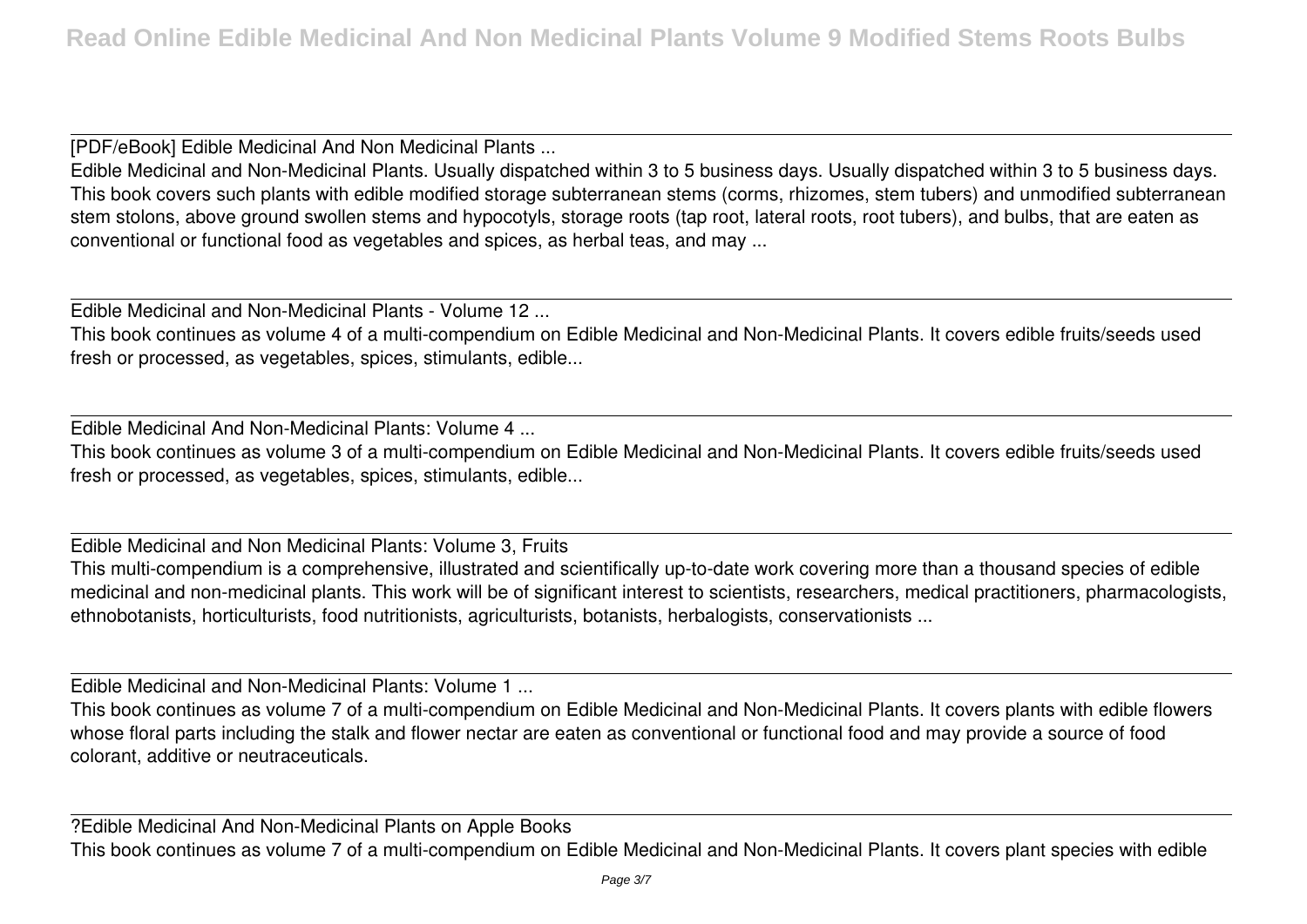flowers from families Acanthaceae to Facaceae in a tabular ...

Edible medicinal and non-medicinal plants: Volume 7, flowers Edible Medicinal And Non Medicinal Plants. Get this Book. Contents Books About: Volume 8 is part of a multicompendium Edible Medicinal and Non-Medicinal Plants, on plants with edible flowers from Geraniaceae to Zingiberaceae (tabular) and 82 species in Geraniaceae, Iridaceae, Lamiaceae, Liliaceae, Limnocharitaceae, Magnoliaceae, Malvaceae, Meliaceae, Myrtaceae, Nyctaginaceae, Nymphaeaceae, Oleaceae, Onagraceae, Orchidaceae, Paeoniaceae, Papaveraceae, Plantaginaceae, Poaceae, Polygonaceae, ...

Edible Medicinal And Non Medicinal Plants | e-Book ... Edible Medicinal And Non Medicinal Plants: Volume 3, Fruits: T. K., Lim: Amazon.com.au: Books

Edible Medicinal And Non Medicinal Plants: Volume 3 ... Buy Edible Medicinal And Non-Medicinal Plants: Volume 5, Fruits by Lim, T. K. online on Amazon.ae at best prices. Fast and free shipping free returns cash on delivery available on eligible purchase.

This book continues as volume 3 of a multi-compendium on Edible Medicinal and Non-Medicinal Plants. It covers edible fruits/seeds used fresh or processed, as vegetables, spices, stimulants, edible oils and beverages. It encompasses species from the following families: Ginkgoaceae, Gnetaceae, Juglandaceae, Lauraceae, Lecythidaceae, Magnoliaceae, Malpighiaceae, Malvaceae, Marantaceae, Meliaceae, Moraceae, Moringaceae, Muntigiaceae, Musaceae, Myristicaceae and Myrtaceae. This work will be of significant interest to scientists, researchers, medical practitioners, pharmacologists, ethnobotanists, horticulturists, food nutritionists, agriculturists, botanists, conservationists, lecturers, students and the general public. Topics covered include: taxonomy; common/English and vernacular names; origin and distribution; agroecology; edible plant parts and uses; botany; nutritive and pharmacological properties, medicinal uses and research findings; nonedible uses; and selected references.

This multi-compendium is a comprehensive, illustrated and scientifically up-to-date work covering more than a thousand species of edible medicinal and non-medicinal plants. This work will be of significant interest to scientists, researchers, medical practitioners, pharmacologists, ethnobotanists, horticulturists, food nutritionists, agriculturists, botanists, herbalogists, conservationists, teachers, lecturers, students and the general public. Topics covered include: taxonomy (botanical name and synonyms); common English and vernacular names; origin and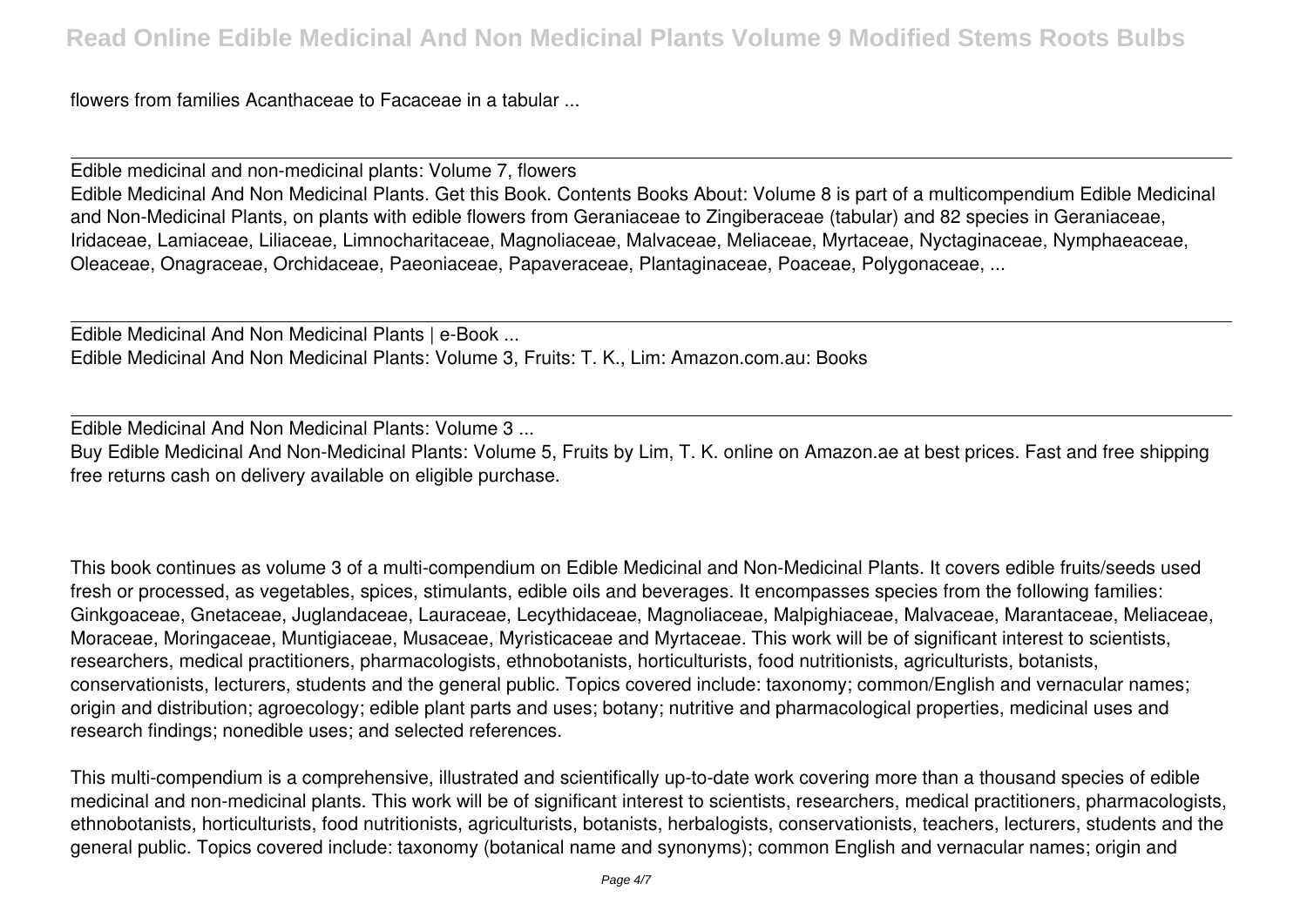distribution; agro-ecological requirements; edible plant part and uses; botany; nutritive and medicinal/pharmacological properties, medicinal uses and current research findings; non-edible uses; and selected/cited references. Each volume covers about a hundred species arranged according to families and species. Each volume has separate scientific and common names indices and separate scientific and medical glossaries.

This book continues as volume 6 of a multi-compendium on Edible Medicinal and Non-Medicinal Plants. It covers edible fruits/seeds used fresh, cooked or processed into other by-products, or as vegetables, cereals, spices, stimulant, edible oils and beverages. It covers selected species from the following families: Sapindaceae, Sapotaceae, Schisandraceae, Solanaceae, Thymelaeaceae, Urticaceae, Vitaceae and Winteraceae. This work will be of significant interest to scientists, researchers, medical practitioners, pharmacologists, ethnobotanists, horticulturists, food nutritionists, agriculturists, botanists, conservationists, lecturers, students and the general public. Topics covered include: taxonomy; common/English and vernacular names; origin and distribution; agroecology; edible plant parts and uses; botany; nutritive and pharmacological properties, medicinal uses and research findings; nonedible uses; and selected references.

This book continues as volume 5 of a multicompendium on Edible Medicinal and Non-Medicinal Plants. It covers edible fruits/seeds used fresh, cooked or processed as vegetables, cereals, spices, stimulant, edible oils and beverages. It covers selected species from the following families: Apiaceae, Brassicaceae, Chenopodiaceae, Cunoniaceae, Lythraceae, Papaveraceae, Poaceae, Polygalaceae, Polygonaceae, Proteaceae, Ranunculaceae, Rhamnaceae, Rubiaceae, Salicaceae, Santalaceae, Xanthorrhoeaceae and Zingiberaceae. This work will be of significant interest to scientists, medical practitioners, pharmacologists, ethnobotanists, horticulturists, food nutritionists, botanists, agriculturists, conservationists, lecturers, students and the general public. Topics covered include: taxonomy; common/English and vernacular names; origin and distribution; agroecology; edible plant parts and uses; botany; nutritive/pharmacological properties, medicinal uses, nonedible uses; and selected references.

Volume 10 is part of a multi compendium Edible Medicinal and Non-Medicinal Plants. This work is of significant interest to medical practitioners, pharmacologists, ethnobotanists, horticulturists, food nutritionists, botanists, agriculturists, conservationists and general public. 59 plant species with edible modified stems, roots and bulbs in the families Amaranthaceae, Cannaceae, Cibotiaceae, Convolvulaceae, Cyperaceae, Dioscoreaceae, Euphorbiaceae, Fabaceae, Iridaceae, Lamiaceae, Marantaceae, Nelumbonaceae, Nyctaginaceae, Nymphaeaceae, Orchidaceae, Oxalidaceae, Piperaceae, Poaceae, Rubiaceae, Simaroubaceae, Solanaceae, Tropaeolaceae, Typhaceae and Zingiberaceae. Topics covered include: taxonomy; common/ vernacular names; origin/ distribution; agroecology; edible plant parts/uses; botany; nutritive/medicinal properties, nonedible uses and selected references.

This book continues as volume 2 of a multi-compendium on Edible Medicinal and Non-Medicinal Plants. It covers edible fruits/seeds used fresh or processed, as vegetables, spices, stimulants, pulses, edible oils and beverages. It encompasses species from the following families: Clusiaceae, Combretaceae, Cucurbitaceae, Dilleniaceae, Ebenaceae, Euphorbiaceae, Ericaceae and Fabaceae. This work will be of significant interest to scientists, researchers, medical practitioners, pharmacologists, ethnobotanists, horticulturists, food nutritionists,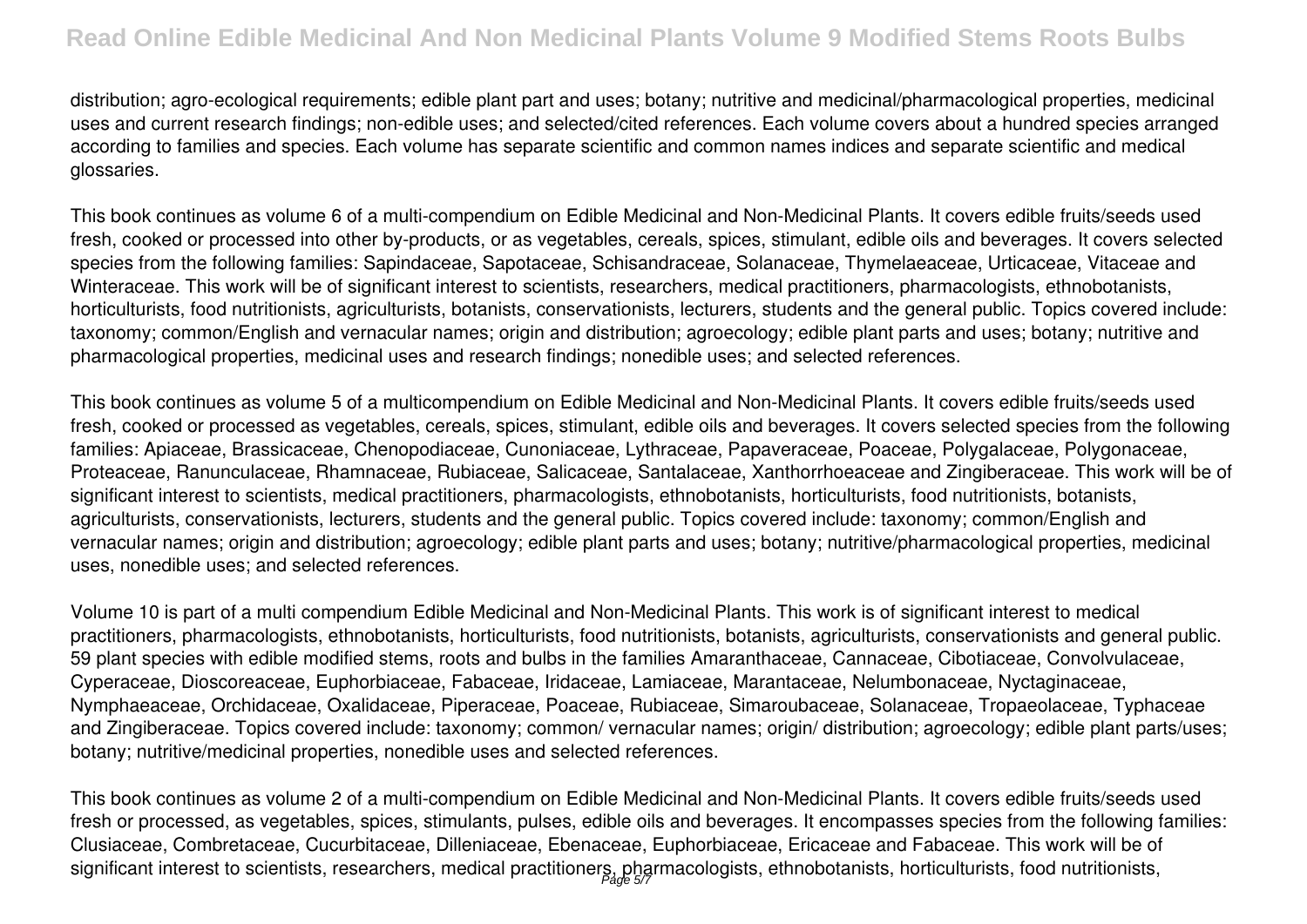agriculturists, botanists, herbalogists, conservationists, teachers, lecturers, students and the general public. Topics covered include: taxonomy (botanical name and synonyms); common English and vernacular names; origin and distribution; agro-ecological requirements; edible plant part and uses; botany; nutritive and medicinal/pharmacological properties, medicinal uses and current research findings; nonedible uses; and selected/cited references.

This book covers such plants with edible modified storage subterranean stems (corms, rhizomes, stem tubers) and unmodified subterranean stem stolons, above ground swollen stems and hypocotyls, storage roots (tap root, lateral roots, root tubers), and bulbs, that are eaten as conventional or functional food as vegetables and spices, as herbal teas, and may provide a source of food additive or neutraceuticals. This volume covers selected plant species with edible modified stems, roots and bulbs in the families Iridaceae, Lamiaceae, Marantaceae, Nelumbonaceae, Nyctaginaceae, Nymphaeaceae, Orchidaceae, Oxalidaceae, Piperaceae, Poaceae, Rubiaceae and Simaroubaceae. The edible species dealt with in this work include wild and underutilized crops and also common and widely grown ornamentals. To help in identification of the plant and edible parts coloured illustrations are included. As in the preceding ten volumes, topics covered include: taxonomy (botanical name and synonyms); common English and vernacular names; origin and distribution; agro-ecological requirements edible plant parts and uses; plant botany; nutritive, medicinal and pharmacological properties with up-to-date research findings; traditional medicinal uses; other non-edible uses; and selected/cited references for further reading. This volume has separate indices for scientific and common names; and separate scientific and medical glossaries.

This book continues as volume 4 of a multi-compendium on Edible Medicinal and Non-Medicinal Plants. It covers edible fruits/seeds used fresh or processed, as vegetables, spices, stimulants, edible oils and beverages. It encompasses selected species from the following families: Fagaceae, Grossulariaceae, Hypoxidaxeae, Myrsinaceae Olacaceae, Oleaceae, Orchidaceae, Oxalidaceae, Pandanaceae, Passifloraceae, Pedaliaceae, Phyllanthaceae, Pinaceae, Piperaceae, Rosaceae and Rutaceae . This work will be of significant interest to scientists, researchers, medical practitioners, pharmacologists, ethnobotanists, horticulturists, food nutritionists, agriculturists, botanists, conservationists, lecturers, students and the general public. Topics covered include: taxonomy; common/English and vernacular names; origin and distribution; agroecology; edible plant parts and uses; botany; nutritive and pharmacological properties, medicinal uses and research findings; nonedible uses; and selected references.

Volume 8 is part of a multicompendium Edible Medicinal and Non-Medicinal Plants, on plants with edible flowers from Geraniaceae to Zingiberaceae (tabular) and 82 species in Geraniaceae, Iridaceae, Lamiaceae, Liliaceae, Limnocharitaceae, Magnoliaceae, Malvaceae, Meliaceae, Myrtaceae, Nyctaginaceae, Nymphaeaceae, Oleaceae, Onagraceae, Orchidaceae, Paeoniaceae, Papaveraceae, Plantaginaceae, Poaceae, Polygonaceae, Primulaceae, Proteaceae, Ranunculaceae, Rosaceae, Rubiaceae, Rutaceae, Solanaceae, Theaceae, Tropaeolaceae, Tyhpaceae, Violaceae, Xanthorrhoeaceae and Zingiberaceae in detail. This work is of significant interest to medical practitioners, pharmacologists, ethnobotanists, horticulturists, food nutritionists, botanists, agriculturists, conservationists and general public. Topics covered include: taxonomy; common/ vernacular names; origin/ distribution; agroecology; edible plant parts/uses; botany; nutritive/medicinal properties, nonedible uses and selected references.